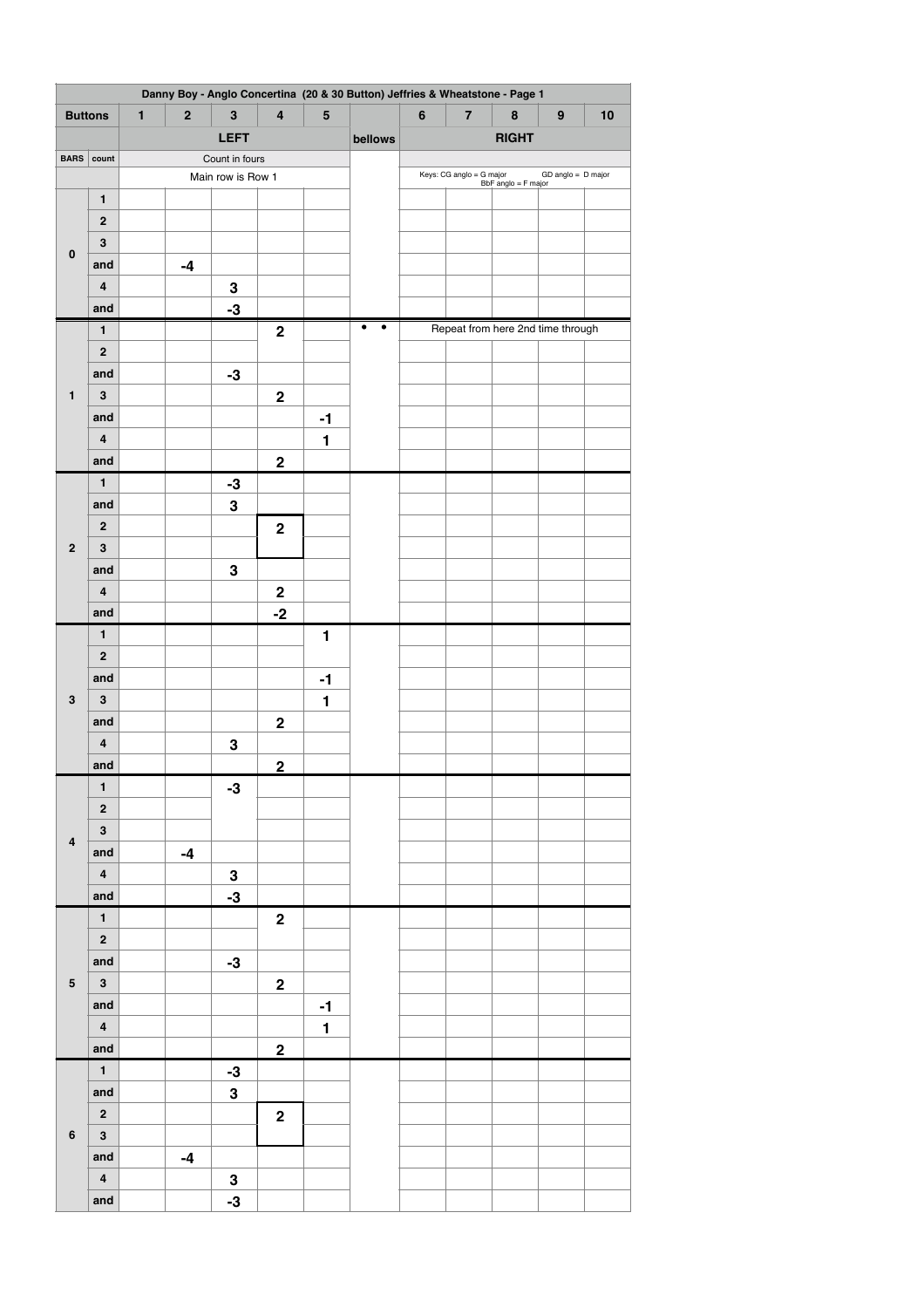| Danny Boy - Anglo Concertina (20 & 30 Button) - Page 2 |                         |              |             |              |                         |                         |              |              |                         |           |                  |    |
|--------------------------------------------------------|-------------------------|--------------|-------------|--------------|-------------------------|-------------------------|--------------|--------------|-------------------------|-----------|------------------|----|
| <b>Buttons</b>                                         |                         | $\mathbf{1}$ | $\mathbf 2$ | $\mathbf{3}$ | $\overline{\mathbf{4}}$ | $\overline{\mathbf{5}}$ |              | $\bf 6$      | $\overline{\mathbf{7}}$ | $\pmb{8}$ | $\boldsymbol{9}$ | 10 |
|                                                        |                         | LEFT         |             |              |                         | bellows                 | <b>RIGHT</b> |              |                         |           |                  |    |
| <b>BARS</b>                                            | count                   |              |             |              |                         |                         |              |              |                         |           |                  |    |
|                                                        | $\mathbf{1}$            |              |             |              | $\boldsymbol{2}$        |                         |              |              |                         |           |                  |    |
|                                                        | $\bf 2$                 |              |             |              |                         |                         |              |              |                         |           |                  |    |
|                                                        | and                     |              |             |              | $-2$                    |                         |              |              |                         |           |                  |    |
| $\overline{\mathbf{7}}$                                | $\mathbf 3$             |              |             |              | $\mathbf 2$             |                         |              |              |                         |           |                  |    |
|                                                        | and                     |              |             | $-3$         |                         |                         |              |              |                         |           |                  |    |
|                                                        | $\pmb{4}$               |              |             | 3            |                         |                         |              |              |                         |           |                  |    |
|                                                        | and                     |              |             | $-3$         |                         |                         |              |              |                         |           |                  |    |
|                                                        | $\mathbf{1}$            |              |             | $\mathbf{3}$ |                         |                         |              |              |                         |           |                  |    |
|                                                        | $\bf 2$                 |              |             |              |                         |                         |              |              |                         |           |                  |    |
|                                                        | $\bf{3}$                |              |             |              |                         |                         |              |              |                         |           |                  |    |
| $\pmb{8}$                                              | and                     |              |             |              |                         | $\mathbf{1}$            |              |              |                         |           |                  |    |
|                                                        | $\pmb{4}$               |              |             |              |                         | $-1$                    |              |              |                         |           |                  |    |
|                                                        | and                     |              |             |              |                         |                         |              | $-1$         |                         |           |                  |    |
|                                                        | $\mathbf{1}$            |              |             |              |                         |                         |              | $\mathbf{1}$ |                         |           |                  |    |
|                                                        | $\bf 2$                 |              |             |              |                         |                         |              |              |                         |           |                  |    |
|                                                        | and                     |              |             |              |                         |                         |              |              |                         |           |                  |    |
| $\boldsymbol{9}$                                       | $\mathbf 3$             |              |             |              |                         |                         |              | $-1$         |                         |           |                  |    |
|                                                        |                         |              |             |              |                         |                         |              | $-1$         |                         |           |                  |    |
|                                                        | and                     |              |             |              |                         | $-1$                    |              |              |                         |           |                  |    |
|                                                        | $\overline{\mathbf{4}}$ |              |             |              |                         | $\mathbf{1}$            |              |              |                         |           |                  |    |
|                                                        | and                     |              |             |              |                         | $-1$                    |              |              |                         |           |                  |    |
|                                                        | $\mathbf{1}$            |              |             |              |                         | 1                       |              |              |                         |           |                  |    |
|                                                        | and                     |              |             |              | $\bf 2$                 |                         |              |              |                         |           |                  |    |
|                                                        | $\mathbf 2$             |              |             | ${\bf 3}$    |                         |                         |              |              |                         |           |                  |    |
| 10                                                     | $\mathbf 3$             |              |             |              |                         |                         |              |              |                         |           |                  |    |
|                                                        | and                     |              |             |              |                         | 1                       |              |              |                         |           |                  |    |
|                                                        | $\pmb{4}$               |              |             |              |                         | $-1$                    |              |              |                         |           |                  |    |
|                                                        | and                     |              |             |              |                         |                         |              | $-1$         |                         |           |                  |    |
|                                                        | $\mathbf{1}$            |              |             |              |                         |                         |              | $\mathbf{1}$ |                         |           |                  |    |
|                                                        | $\overline{\mathbf{2}}$ |              |             |              |                         |                         |              |              |                         |           |                  |    |
|                                                        | and                     |              |             |              |                         |                         |              | $-1$         |                         |           |                  |    |
| $11$                                                   | $\mathbf{3}$            |              |             |              |                         |                         |              | $-1$         |                         |           |                  |    |
|                                                        | and                     |              |             |              |                         | $-1$                    |              |              |                         |           |                  |    |
|                                                        | $\overline{\mathbf{4}}$ |              |             |              |                         | $\mathbf{1}$            |              |              |                         |           |                  |    |
|                                                        | and                     |              |             |              | $\overline{2}$          |                         |              |              |                         |           |                  |    |
|                                                        | $\mathbf{1}$            |              |             | $-3$         |                         |                         |              |              |                         |           |                  |    |
|                                                        | $\mathbf 2$             |              |             |              |                         |                         |              |              |                         |           |                  |    |
| 12                                                     | $\overline{\mathbf{3}}$ |              |             |              |                         |                         |              |              |                         |           |                  |    |
|                                                        | and                     |              |             |              |                         | $\mathbf{1}$            |              |              |                         |           |                  |    |
|                                                        | $\overline{\mathbf{4}}$ |              |             |              |                         | $\mathbf{1}$            |              |              |                         |           |                  |    |
|                                                        | and                     |              |             |              |                         | $\overline{1}$          |              |              |                         |           |                  |    |
| 13                                                     | $\mathbf{1}$            |              |             |              |                         |                         |              |              | $\boldsymbol{2}$        |           |                  |    |
|                                                        | $\overline{\mathbf{2}}$ |              |             |              |                         |                         |              |              |                         |           |                  |    |
|                                                        | and                     |              |             |              |                         |                         |              |              | $-2$                    |           |                  |    |
|                                                        | $\mathbf{3}$            |              |             |              |                         |                         |              |              | $-2$                    |           |                  |    |
|                                                        | and                     |              |             |              |                         |                         |              | $\mathbf{1}$ |                         |           |                  |    |
|                                                        | $\overline{\mathbf{4}}$ |              |             |              |                         | $-1$                    |              |              |                         |           |                  |    |
|                                                        | and                     |              |             |              |                         |                         |              | $\mathbf{1}$ |                         |           |                  |    |